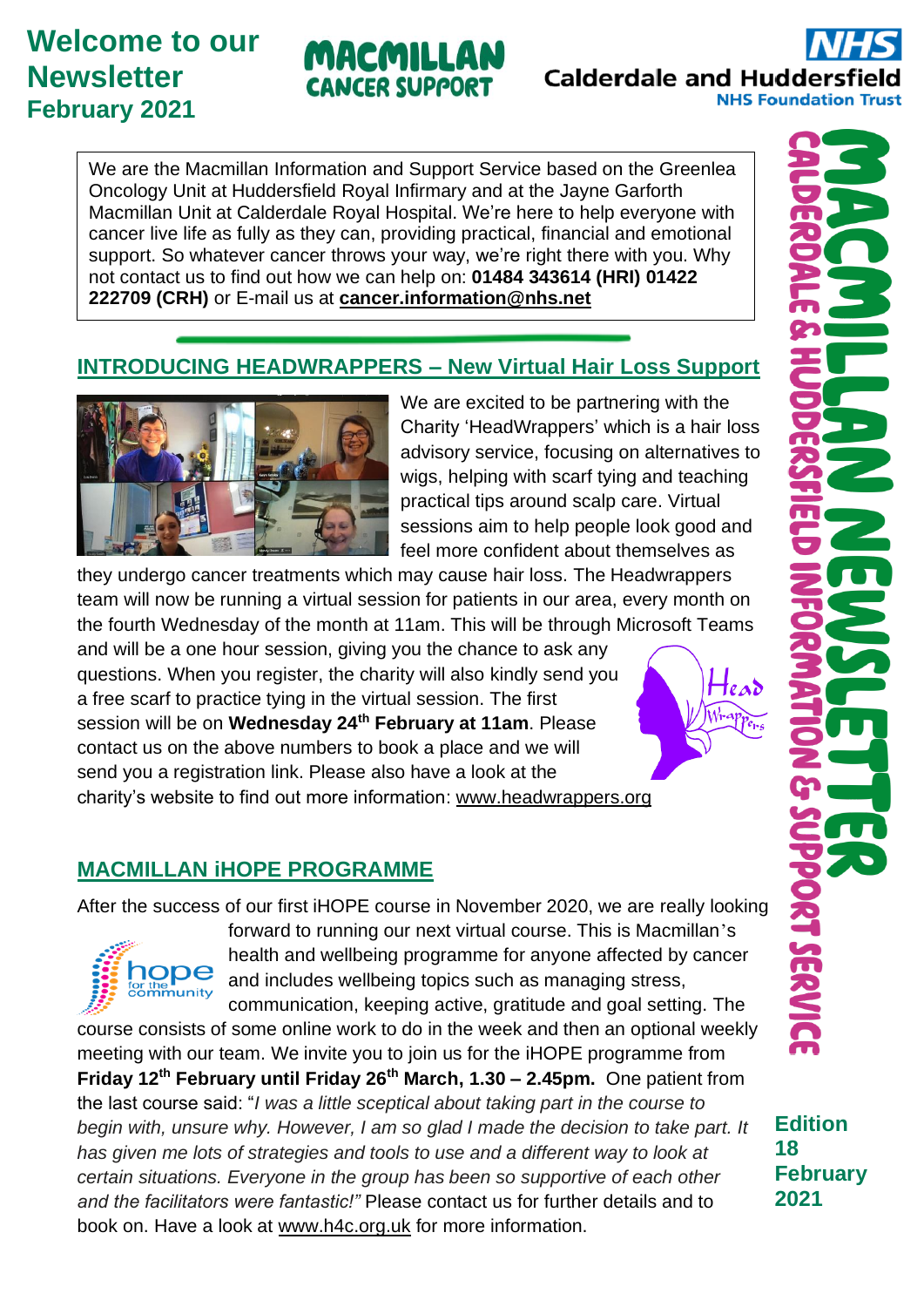## **VIRTUAL FIRST STEPS PROGRAMME**

# $\leq$  FIRST STEPS

Our information and support session for people recently diagnosed with cancer continues online. The aim is to help you support yourself and know who can support you, as you

start your cancer journey. We have recorded various videos and put information on our Trust website which can be read and watched at your own leisure. Please either **Google 'CHFT First Steps' or follow the link [https://www.cht.nhs.uk/services/clinical](https://www.cht.nhs.uk/services/clinical-services/oncology/information-support/first-steps)[services/oncology/information-support/first-steps](https://www.cht.nhs.uk/services/clinical-services/oncology/information-support/first-steps)**. Then, we invite you to join us on **Friday 5 th February at 10am** for an online discussion group with professionals, where you will have a chance to ask any questions. The next session will be on **Friday 5th March at 10am**.

**To book onto First Steps** please complete the consent form on our trust website at this link, which will generate a booking email: **https://www.cht.nhs.uk/services/clinicalservices/oncology/information-support/first-steps/book-on-first-steps-discussiongroup/** 

## **VIRTUAL THINKING AHEAD PROGRAMME - with Harrogate and Leeds Hospital Trusts**

We are excited to be launching our first virtual Thinking Ahead Course in partnership with Leeds and Harrogate Hospital Trusts, in March 2021. This is a course specifically for people affected by incurable cancer and their families, and includes information on advance care planning, managing uncertainty, fatigue, managing symptoms, diet, estates planning, hospice services and more. The programme will be run by presenters from across the three hospital

Trusts and patients from Calderdale and Huddersfield, Leeds and Harrogate, will all be welcome to book onto the course. The course will run weekly on Microsoft Teams, starting on **Tuesday 2nd March until Tuesday 20th April, 10am til 11.30am**. Please contact us on 01484 343614, 01422 222709 or email [cancer.information@nhs.net,](mailto:cancer.information@nhs.net) to book a place for you and a family member.





If you have any difficulties booking onto the above courses, or if you do not have the technology and would like some information to be sent in the post, please contact our Macmillan Information Team on the above numbers or Heather Milner, Cancer Team secretary on **01484 343490** or e-mail **[Heather.Milner@nhs.net.](mailto:Heather.Milner@nhs.net)**



## **QUESTION TIME… ASK THE CONSULTANT!**

Calderdale and Huddersfield NHS Trust are looking at new ways to enhance patient experience. One idea is to organise a monthly, virtual 'ask the consultant' group session on Microsoft Teams, where patients would be welcome to join and speak to a Consultant from cancer services, to ask general questions. Do you think this would be a good idea?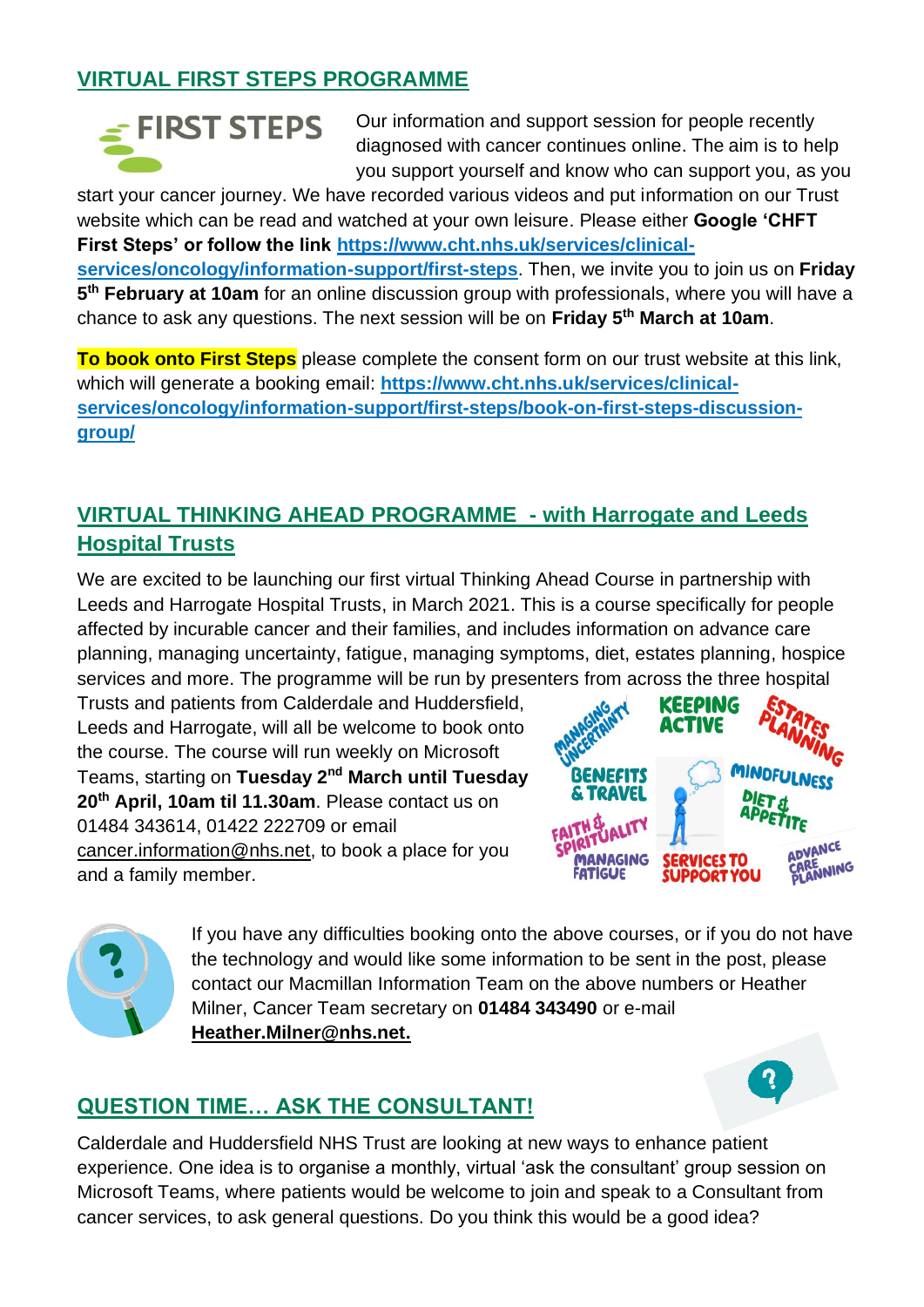Please could you let us know whether this is something that would benefit you? You can tell us if this would be helpful by completing the quick and easy questionnaire in the link below or scan the QR code with your mobile phone camera. We will look forward to hearing your views.



#### **https://forms.office.com/Pages/ResponsePage.aspx?id=RHpGohvyU0eCQeA6PSagH5jD mURU8ZhBlnSpXFwPI81UMUhFNUdUNkhUNDE0WjlMRDRXVk4yM01ZSi4u**

# **VIRTUAL SUPPORT GROUPS IN FEBRUARY, MARCH & APRIL 2021**

**The dates for our online support groups, via Microsoft Teams are:**



**Thursday 4**

**Virtual Macmillan Health Walk Virtual Macmillan Coffee Support Group** 



**th February 1pm - 2pm Wednesday 17th February 2pm – 3pm Thursday 4th March 1pm – 2pm Wednesday 17th March 2pm – 3pm Thursday 1st April 1pm – 2pm Wednesday 21st April 2pm – 3pm**

Please contact us to book a place. You will need to have a device with a webcam and microphone, which are built into most laptops/tablets and smartphones.

# **TURN2US**

Turn2us is a national charity providing practical help to people who are struggling financially. Anyone can be a missed pay-cheque, illness or bereavement away from a real financial crisis, which is why Turn2Us can help you find the support you need to get back on track.



The **Benefits Calculator** takes less than 10 minutes to complete and will tell you which means-tested benefits you may be entitled to, including tax credits

**<https://benefits-calculator.turn2us.org.uk/AboutYou>**

The **Grants [Search](https://www.turn2us.org.uk/Grants-Search-redirect)** can help you look for funds that might be able to give you a grant or other types of help **<https://grants-search.turn2us.org.uk/>**



# **ADVICE FOR THOSE IN FINANCIAL DIFFICULTY AS A RESULT OF THE CORONAVIRUS (COVID-19)**

For those worried about paying utility bills or repaying credit cards, loans or mortgages due to the impact of coronavirus, the link below has guidance which sets out the steps you can take to get the support you need. This includes energy, water,

telecoms, mortgages, loans, credit cards, motor finances, renting, insurance, council tax and more.

**[https://www.gov.uk/government/news/advice-for-people-who-are-struggling-to-pay](https://www.gov.uk/government/news/advice-for-people-who-are-struggling-to-pay-essential-bills-because-of-coronavirus)[essential-bills-because-of-coronavirus](https://www.gov.uk/government/news/advice-for-people-who-are-struggling-to-pay-essential-bills-because-of-coronavirus)**